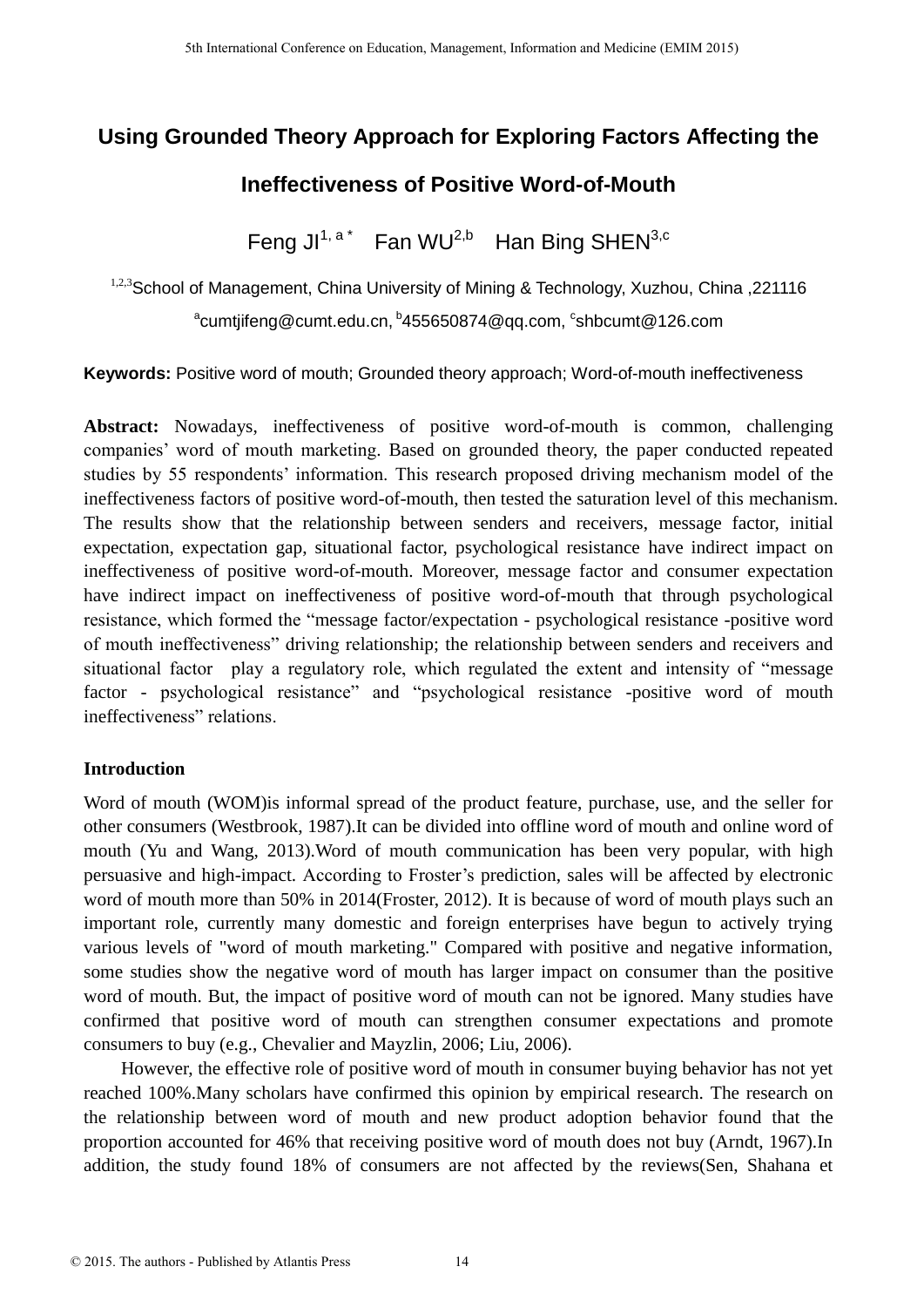al.,2008). In the same year, there is study found the proportion of positive word of mouth can not influence decisions were 67% of supermarkets, 44% of bank accounts, 14% of restaurant (East et al., 2008). All these things are the ineffectiveness of positive word of mouth, which led to the opposite effect. So far, there is relatively little research about factors affecting the ineffectiveness of positive word of mouth.

#### **Literature review**

Some scholars from word of mouth source characteristics, the homogeneity between the receiver and sender and the receiver features three aspects to explore effect of word of mouth for consumers, involved in the regulation of product category, the research results show that the receiver's professional perception of word-of-mouth source has an important positive influence on opinion leaders and consumer's decision-making process; in the case of durable goods, the receiver's professional knowledge has a negative impact on word of mouth preferences and consumer word-of-mouth behavior; perceived homogeneity has a positive influence on consumer decision-making process(Gilly et al.,1998). Perceived homogeneity' positive impact on consumer behavior has also been verified by other scholars(Feldman and Spencer, 1965; Brown and Reingen, 1987). If not credible information source, and the differences with the receiver, namely the psychological distance is far, consumers will think the spread of information has little value for their reference, and thus there will be resistance to information, so these factors may lead to ineffectiveness of word of mouth.

The strength of relationship between the behavior main bodies will affect the receiver's judgment and cognition of information. The strength of the information itself and the consistency of the transmission will also affect the receiver's perception of the value of information. Moreover, if the information itself is more vivid and can attract the attention of the receiver, the effect of spread may be better, so these factors may also lead to word of mouth ineffectiveness. Some of the domestic and foreign scholars have confirmed this view. For instance, studies have found that the strength of social ties affects consumer behavior, and influence degree is different in different decision phase (De Bruyn and Lilien, 2008).

As consumers behavior of active information search can enhance word of mouth effect and increase the impact on the consumer purchase decision, in turn, may also be affecting factors of ineffectiveness of word of mouth. William C. Martin and Jason E. Lueg  $(2013)$  explored regulating effect that purchase involvement, self-awareness, and word of mouth forms regulating the relation between credible source, source of experience, expertise and evidence and the effectiveness of word of mouth.

In addition, some previous studies have shown that word-of-mouth is actually cultural orientation, including the content, process and communication situation. As a result, the spread of cross-cultural and cross region should pay attention to products and services to the target object characteristics, transmission scenario and the compatibility of both sides of the cultural background and values(Huang Xiaojun,2004), thus conducting an effective communication.

Overall, the scholars' studies on the influence factors of word-of-mouth effect have been relatively mature. Some of the factors above all are the key factors to promote the effective spread of word-of-mouth. Past research has shown that positive and negative affecting factors may exist asymmetric phenomenon (LaBarbera and Mazursky,1983),therefore, affecting factors of ineffectiveness is derived directly from positive word of mouth effective factors is not reasonable.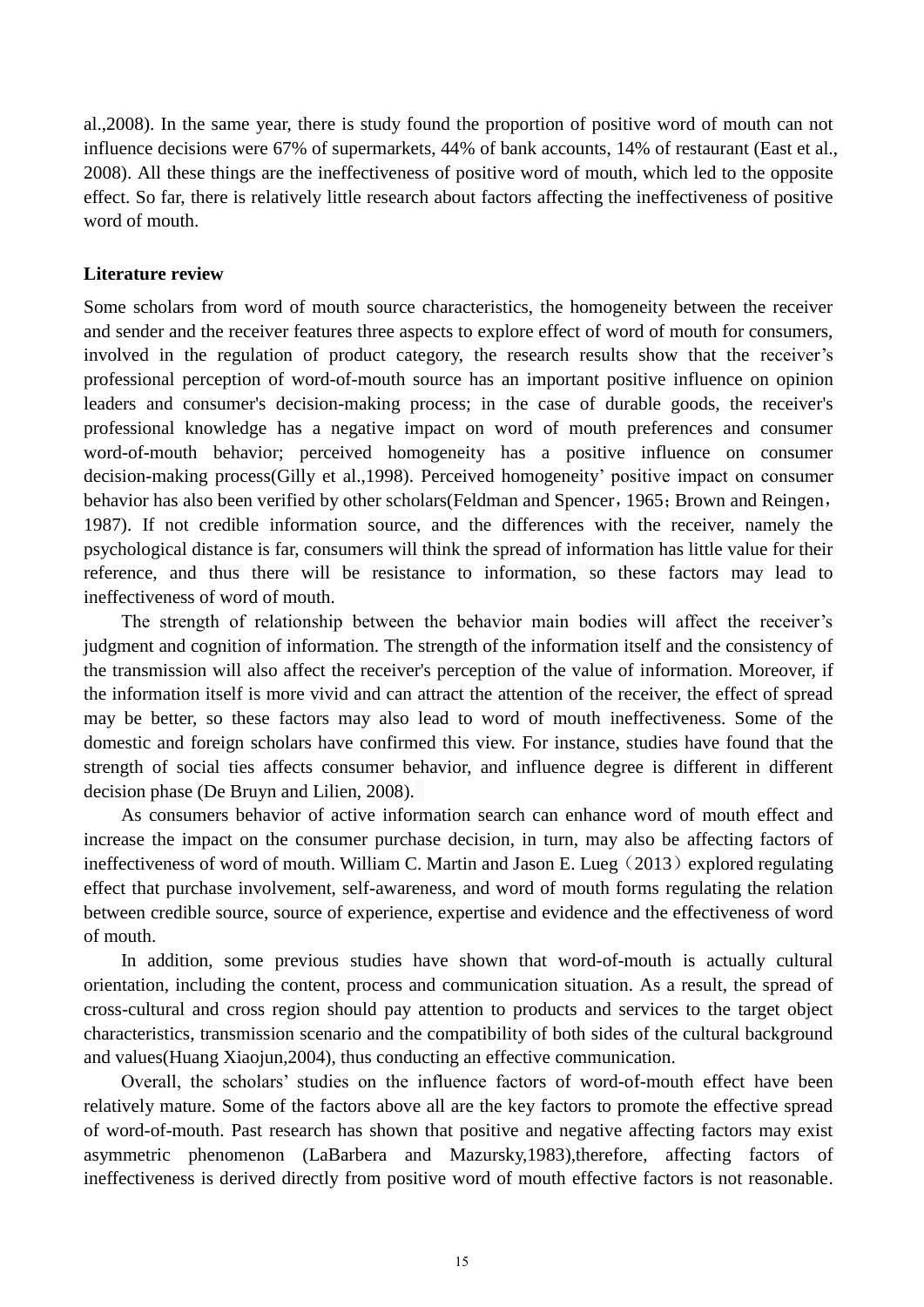Moreover, the current study shows that despite the positive word of mouth are a common failure, but the affecting factors led to the failure and the mechanism between them do not have a convincing answer. Therefore, this paper uses grounded theory approach to explore the affecting factors of ineffectiveness of positive word of mouth and its transmission mechanism.

#### **Research methodology**

**Grounded theory overview.** Grounded theory approach was proposed by two American sociologists Glaser and Strauss in 1967.It has high influence in processing with qualitative data, and is a bottom-up inductive and deductive core concepts from phenomena or empirical data, thereby gradually create and improve relevant substantive theory(Glaser, Strauss,1967). Primary research process of Grounded theory approach shows in Figure 1.



Fig.1 Flowchart of grounded theory research

Since the concept, category, measurement scale and the theoretical model of the affecting factors of ineffectiveness of positive word of mouth is no comprehensive conclusion; it may not be effective to conduct large sample survey by designing a structured questionnaire. Moreover, it needs extensive source of information to explore these factors, because ineffectiveness of positive word of mouth is affected by many factors. Considering the grounded theory approach is to explore the core concepts behind the phenomenon from the original data, analysis and code repeatedly data to detect certain concepts, categories and its intrinsic link, and ultimately build a theoretical model rooted in the practice, therefore, the use of Grounded theory approach is scientific and reasonable to research affecting factors of ineffectiveness positive word of mouth.

Data collection. Personal depth interviews and focus group interviews are commonly used in data collection methods in the qualitative research process. This paper selects 55 students both undergraduate and graduate students from China University of Mining and Technology University to conduct interviews, who have common experiences that are accepted in the past three months had a positive word of mouth, but did not make the final purchase decision, of which 20 interview subjects for testing theoretical saturation. The above approach is the use of grounded theory mainly mature experience, in order to ensure sample saturation theory. During this period, with the three coding steps of grounded theory, we carried out 55 times, respectively, the individual in-depth interviews, each interview lasted more than 30 minutes, and organized six focus group interviews, participants in each 7-10 people, each interview time was 60 minutes.

#### **Extracting concepts, category and building model**

After the interviews, the researchers sorted out verbatim in detail in accordance with the contents of recordings and notes, in addition to interviews with the expletive deleted, all other information is accurately transcribed. Coding of grounded theory includes open coding, axial coding and selective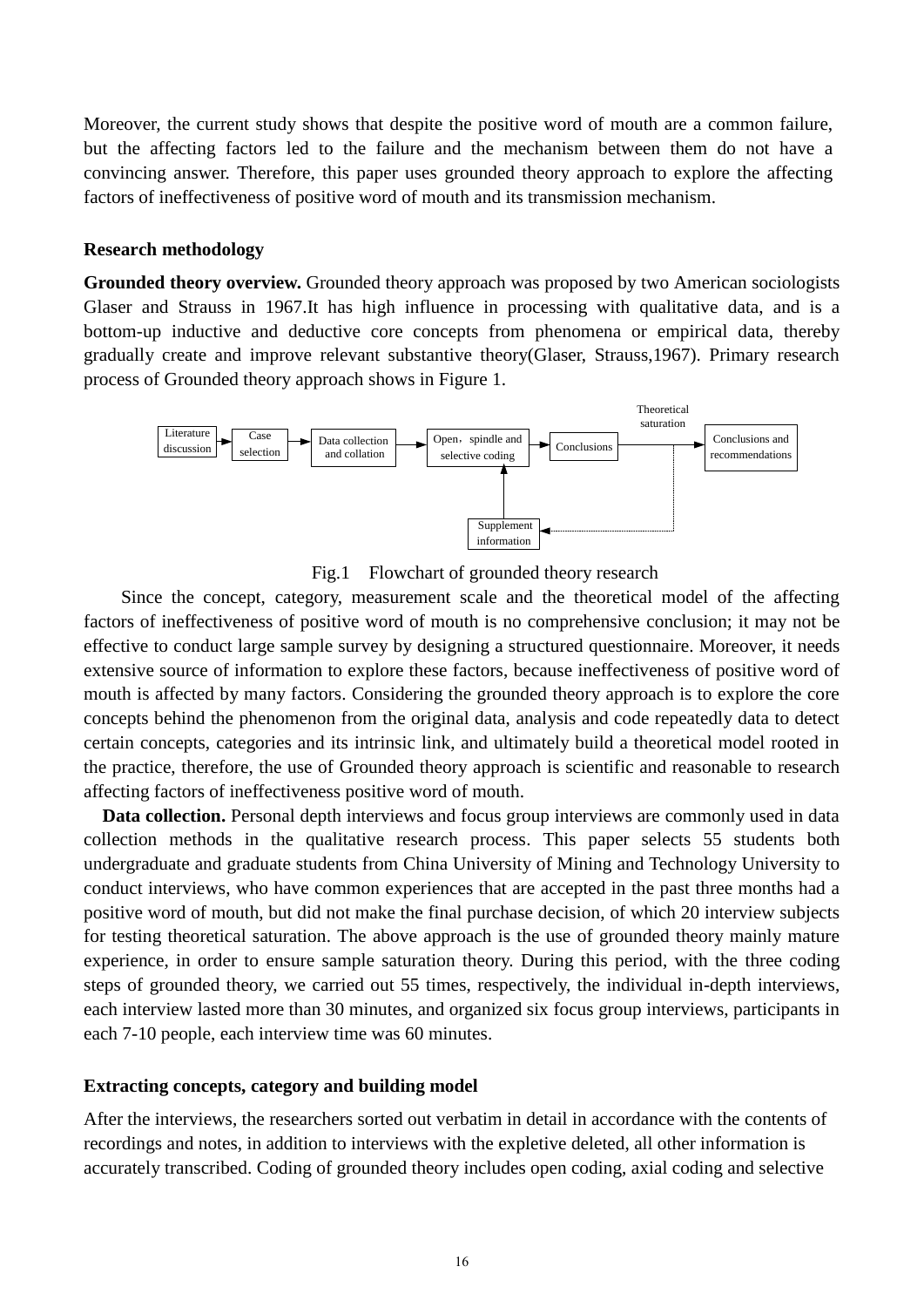coding, according to the selective coding to build model, ultimately it comes to affecting factors of ineffectiveness of positive word of mouth and mechanism model.

**Open coding.** Open coding is the process of conceptualization and categorization to the original data. This paper adopted the open coding procedures as follows: conceptualization-mining areas-to determine the name of category-to determine nature of the category, which was proposed by Yan Jun and She Qiuling in 2010(Yan and She,2010). In the process of conceptualization, the raw data was collated and analyzed as the initial concept, which had obtained 174 initial concepts. After deleting the occurrence frequency of the initial concept less than 3 times, eventually it had 155 initial concepts. Then, In the process of categorization, the initial concepts that have the same or similar connotation will be classified as a category; eventually it got 11 categories, as shown in Table 1. Table 1 lists only 11 categories and former three initial concepts that have higher occurrence frequency.

| No.            | <b>Definition</b>                                                                          | Category                                             | The initial concept (occurrence frequency)                                                           |
|----------------|--------------------------------------------------------------------------------------------|------------------------------------------------------|------------------------------------------------------------------------------------------------------|
|                | Similarity between the senders and<br>receivers                                            | Similarity                                           | Differences in preferences $(27)$ , Inconsistent values $(22)$ ,<br>Large gap in $life(13)$          |
| $\overline{c}$ | Close degree of relationship between<br>the senders and receivers                          | strength<br>The<br>of<br>relationship                | Stranger(25), Relationship is not very $good(11)$ , Not<br>know much about $\text{him/her}(10)$      |
| 3              | Small amount of positive word of<br>mouth information contained passed                     | information<br>Low<br>of word of<br>content<br>mouth | Monotonous $(26)$ , Small amount of information $(19)$ ,<br>Unattractive(17)                         |
| 4              | Consistency<br>of<br>information<br>transmitted                                            | Inconsistent word of<br>mouth                        | Opposing voices $(21)$ , Negative<br>reviews $(15)$ ,<br><b>Bad</b><br>message(10)                   |
| 5              | Availability of products / services                                                        | Availability                                         | Not chance to try(15), No time(8), Place of purchase<br>constraints(6)                               |
| 6              | The urgency of purchasing products /<br>services                                           | Demand urgency                                       | Do not need $(14)$ , Not ability to meet or possess $(7)$ , Not<br>necessary(5)                      |
| 7              | Consumer expectations arising after<br>the initial acceptance of positive word<br>of mouth | Initial expectations                                 | Initial feeling $good(16)$ , High expectations $(9)$ , Feel very<br>good(5)                          |
| 8              | Gap after learning more about the<br>product                                               | Expectations gap                                     | Not as good as imagination $(19)$ , Disappointed $(11)$ , Feel<br>cheated(8)                         |
| 9              | The receivers suspicion to the spread<br>of the positive word of mouth                     | Suspicion                                            | May exaggerate the benefits $(19)$ , Trusted? $(15)$ , Really so<br>good?(11)                        |
| 10             | The receivers resistance to the spread<br>of the positive word of mouth                    | Resistance                                           | Impure motivations $(24)$ , Deliberately<br>arranged by<br>$company(21)$ , Advertising(11)           |
| 11             | The spread of positive word of mouth<br>did not achieve the desired effect                 | The ineffectiveness of<br>positive word of mouth     | Not promoting the purchase $(31)$ , Not affecting me $(16)$ ,<br>Not further wishes to spread $(11)$ |

Table 1 The initial concept and category of open coding generated

**Axial coding.** Axial coding is based on the initial concept and scope of open coding obtained, through the intrinsic link between categories to develop main categories, thereby forming a dimension of greater generic. This study compares and extracts the logical relationship among 12 categories based on table 1 through the way as follows: the causal conditions→thread of thought→ intermediary conditions→action / interaction strategies→Result, such as table 2.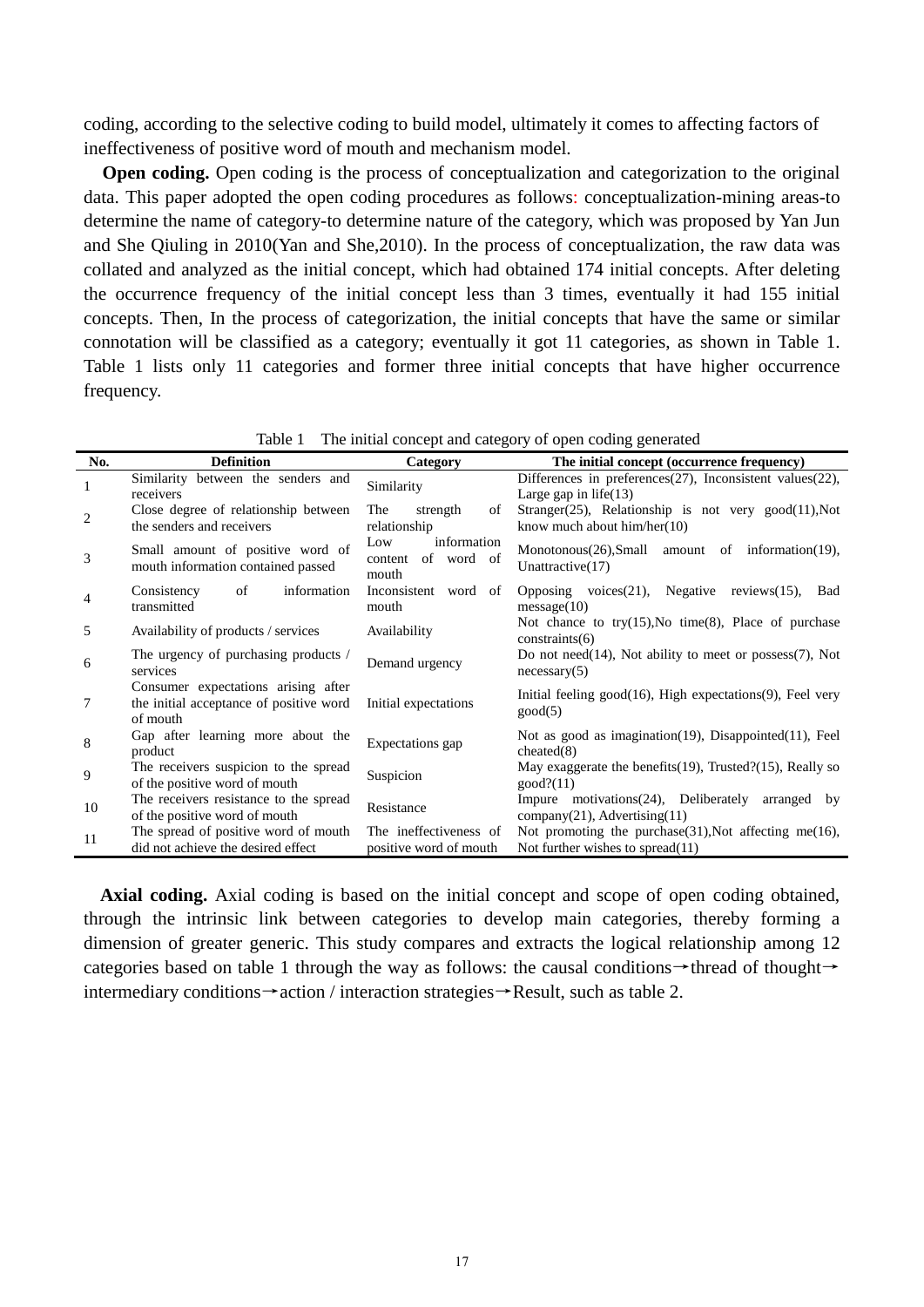| No. | <b>Relationship category</b>                  | Categories affected relationship                         |
|-----|-----------------------------------------------|----------------------------------------------------------|
|     | Initial expectations                          | Initial expectations                                     |
| 2   | Expectations gap                              | Expectations gap                                         |
| 3   | Information feature                           | Low information content of word of mouth                 |
| 4   | Relationship factors                          | Inconsistent word of mouth<br>Similarity                 |
| 5   | Situational factors                           | The strength of relationship<br>Availability             |
| 6   | Resistance                                    | Demand urgency<br>Suspicion<br>Resistance                |
|     | The ineffectiveness of positive word of mouth | Not promoting the purchase/ not further wishes to spread |

Table 2 The relationship based on axial coding emerged

**Selective coding and building model.** Selective coding is to further explore "core category" in the main category, and link core category and other main category, and then through the "story" present overall coherent context of the study and the causal relation, and finally construct a new model. After selective coding, it has drawn a core category that is "affecting factors of ineffectiveness of positive word of mouth". A summary of the story around the core category will be described as follows: the relationship between senders and receivers, message factor, initial expectation, expectation gap, situational factor, psychological resistance has indirect impact on ineffectiveness of positive word-of-mouth. Moreover, message factor and consumer expectation have indirect impact on ineffectiveness of positive word-of-mouth that through psychological resistance, which formed the "message factor/expectation - psychological resistance -positive word of mouth ineffectiveness" driving relationship; the relationship between senders and receivers and situational factor play a regulatory role, which regulated the extent and intensity of "message factor - psychological resistance" and "psychological resistance -positive word of mouth ineffectiveness" relations. Based on the above story summary, we build a mechanism model of ineffectiveness of positive word of mouth, shown in Figure 2.



Fig. 2 Mechanism model of ineffectiveness of positive word of mouth

**Theoretical saturation test.** In this paper, the remaining 20 samples was tested theoretical saturation. To begin with, the study conducted one to one in-depth interviews, and then conducted a focus group interviews. According to three coding of Grounded theory approaches, the results are still in line with the model presented in context and relationships, but also through interviews, did not find a new initial concepts and categories, which determine the theoretical saturation has been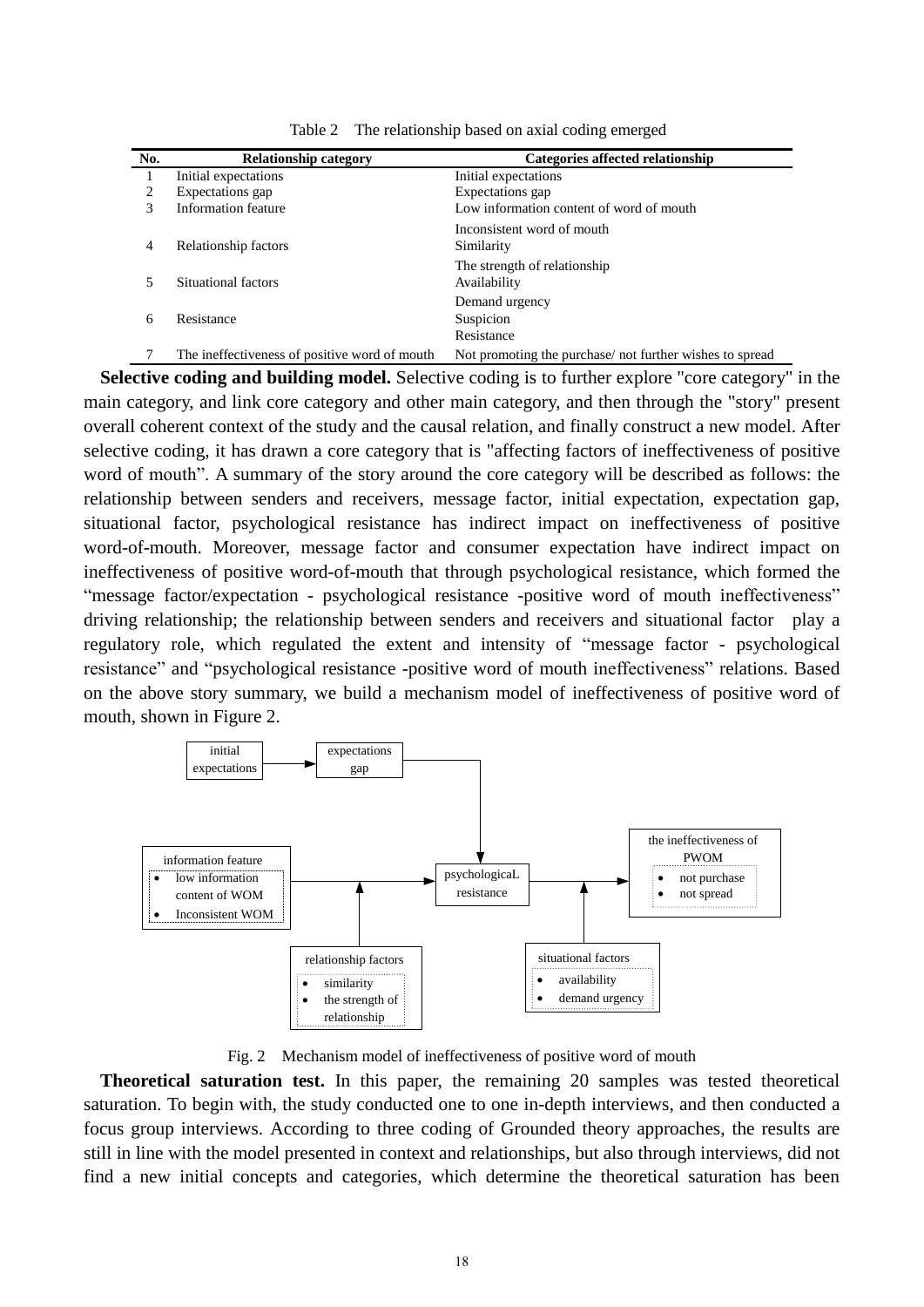reached, and the model of ineffectiveness of WOM is reasonable.

## **Interpretation of model of "message factor/expectation - psychological resistance -positive word of mouth ineffectiveness"**

The model of "message factor/expectation-psychological resistance -positive word of mouth ineffectiveness" can be used to explain the formation mechanism of ineffectiveness of positive word of mouth. The affecting factors of ineffectiveness of positive word of mouth include the relationship between senders and receivers, message factor, initial expectation, expectation gap, situational factor, psychological resistance, but there are differences in the mechanism to the effectiveness of positive word of mouth.

**"Message factor/expectation - psychological resistance" driving mechanism.** On the one hand, consumers will produce different attitudes and awareness to the information received, due to the different information characteristics. Sometimes even the spread of information is very vivid, as consumers have suspicion of the content, thus arising from the heart to resist. Moreover, low information content of WOM because of lacking of persuasiveness, thereby causing consumer resistance. Additionally, when someone contacts positive word of mouth, and suddenly there are dissenting voices will bring to resist. In conclusion, information content of WOM and the consistency of WOM will affect consumer acceptance emotion, and then affect consumers' purchasing decisions.

On the other hand, due to the spread of positive word of mouth, the initial expectations of the consumer will improve. After the consumer familiarity with the product / service to a certain extent, arising some differences with the initial expectations, consumers will have a psychological gap, thus prone to psychological resistance.

**"Psychological resistance -positive word of mouth ineffectiveness".** As usage behavior of product/service is caused by a willingness to participate, and the willingness to participate is decided by personal attitudes on behavior, consequently, consumer acceptance of the attitude of word of mouth will directly affect the effect of positive word of mouth (Davis,1989). Under normal circumstances, consumers will have a positive evaluation of company's products or services, when consumers have the more active performance and more interested in the contents of word of mouth, resulting in greater likelihood of purchasing. On the contrary, if consumers hold a skeptical or psychological resistant to treatment communicators passing information, then the likelihood of consumers' purchase intention will be very small, so as to be positive word of mouth ineffective.

**Mechanism of regulation factors on the "word of mouth - psychological resistance" and "psychological resistance - positive word of mouth ineffectiveness" relationship.** The relationship between the senders and receivers has an important impact on the accepted emotion. In the close and similar relation situations, consumer has more confident to communicators, and then will be a better acceptance effect of positive word of mouth. On the contrary, if the relationship between the senders and receivers is not very close, the receivers may have suspicious about the spread information, thus may not achieve the desired effect. Meanwhile, the similarity will have a significant impact on consumer awareness to information. With the information spread by those senders who have the same or the similar identity, lifestyle, etc. to receivers, consumers will think more valuable, So as to will be more positive attitude.

Situational factors in the process of word of mouth communication include availability of product/service and demand urgency. Availability of product/service will affect consumer attitudes. If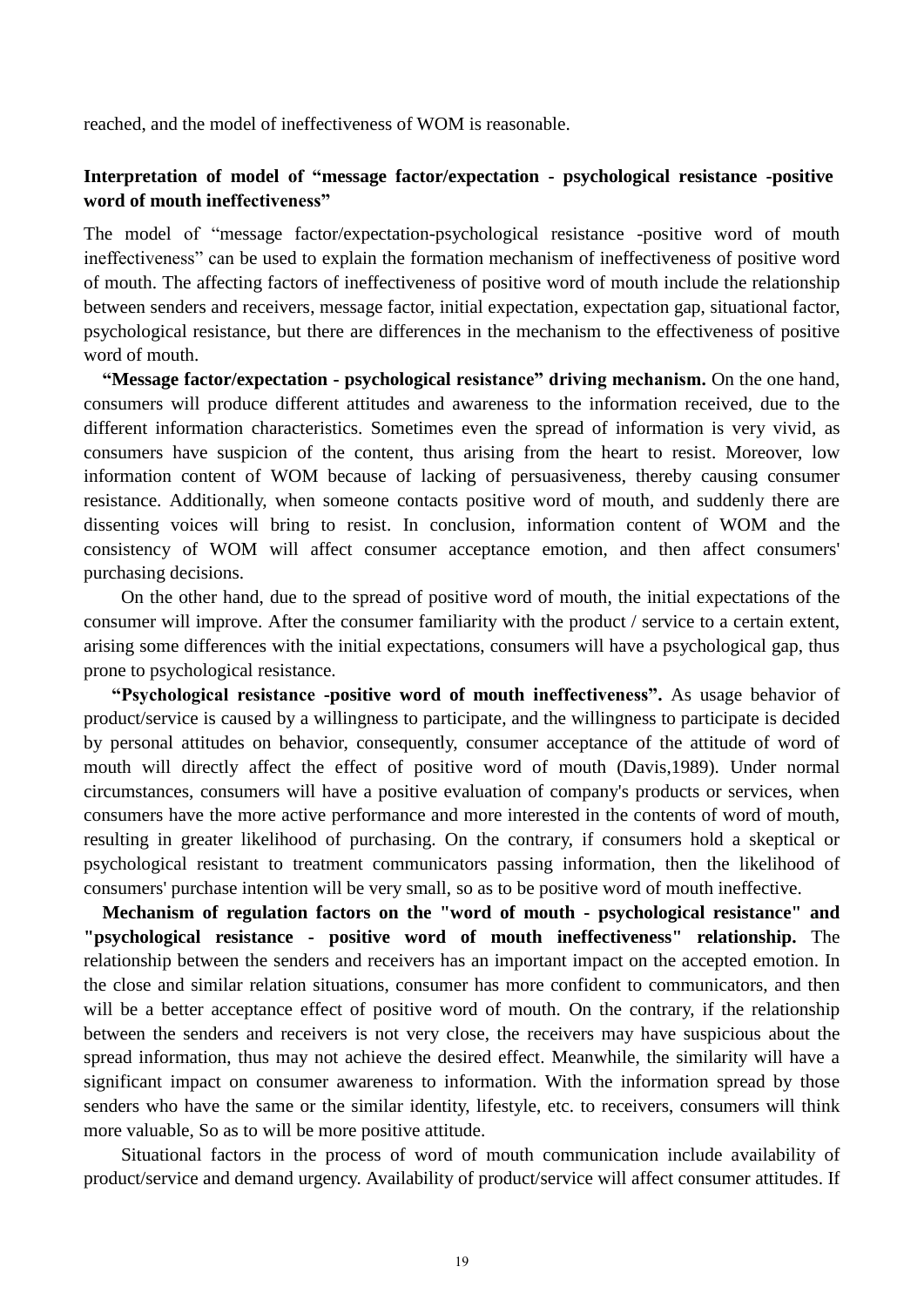purchasing of a product or service has a threshold limit or sales area restrictions, consumers who are subject to the relevant constraints would be more negative attitudes. Meanwhile, for consumers that have urgent needs, attitudes toward word of mouth will be more negative due to may not be concerned about information.

### **Conclusions and recommendations**

Based on grounded theory, the paper analyzed the original data that obtained through personal depth interviews and focus group interviews with 55students from China University of Mining and Technology. The results show that ineffectiveness of positive word of mouth includes the relationship between senders and receivers, message factor, initial expectation, expectation gap, situational factor and psychological resistance. Moreover, message factor and consumer expectation have indirect impact on ineffectiveness of positive word-of-mouth that through psychological resistance, which formed the "message factor/expectation - psychological resistance -positive word of mouth ineffectiveness" driving relationship; the relationship between senders and receivers and situational factor play a regulatory role, which regulated the extent and intensity of "message factor - psychological resistance" and "psychological resistance -positive word of mouth ineffectiveness" relations. As the model of "message factor/expectation - psychological resistance -positive word of mouth ineffectiveness" is detectable based on grounded theory, the variables and their mechanism remains to be large sample quantitative validation.

Conclusion this study has certain guiding significance to the word of mouth marketing of enterprises. On the one hand, enterprises should pay attention to guiding the spread of consumer word of mouth. The more vivid of information, and the more concerned about content by consumers, the more positive attitudes can cause consumers to information. At the same time, if the information intensity will be bigger which enough to let the consumer remember, such the possibility of ineffectiveness of positive of word of mouth will get effectively reduced. In addition, the enterprise also should attach great importance to the influence of word order to consumer attitudes. If you hear negative information, it may cause consumers to have suspicious of product/service. At this time, if the company can timely provide an explanation, the situation will be eased. On the other hand, enterprises should make customer relationship management, in order to drive around potential consumers who have demand and have the ability to buy through spread of word of mouth from the existing.

#### **References**

[1] Arndt J.1967.Role of product-related conversations in the diffusion of a new product [J].Journal of Marketing Research, 291-295.

[2]Brown, Jacqueline J. and Peter H. Reingen.1987. Social ties and word-of-mouth referral behavior [J].Journal of Consumer Research, 14(3),350-362.

[3] Chevalier J A ,Mayztin D .2006.The effect of word of mouth oil sales: online book reviews[J].Journal of Marketing Research,43(3):345-354.

[4] De Bruyn, Arnaud and Gary L. Lilien.2008. A multi-stage model of word-of-mouth influence through viral marketing[J].International Journal of Research in Marketing,25(3),151-163.

[5] East, Robert, Kathy Hammond,and Wendy Lomax.2008.Measuring the impact of positive and